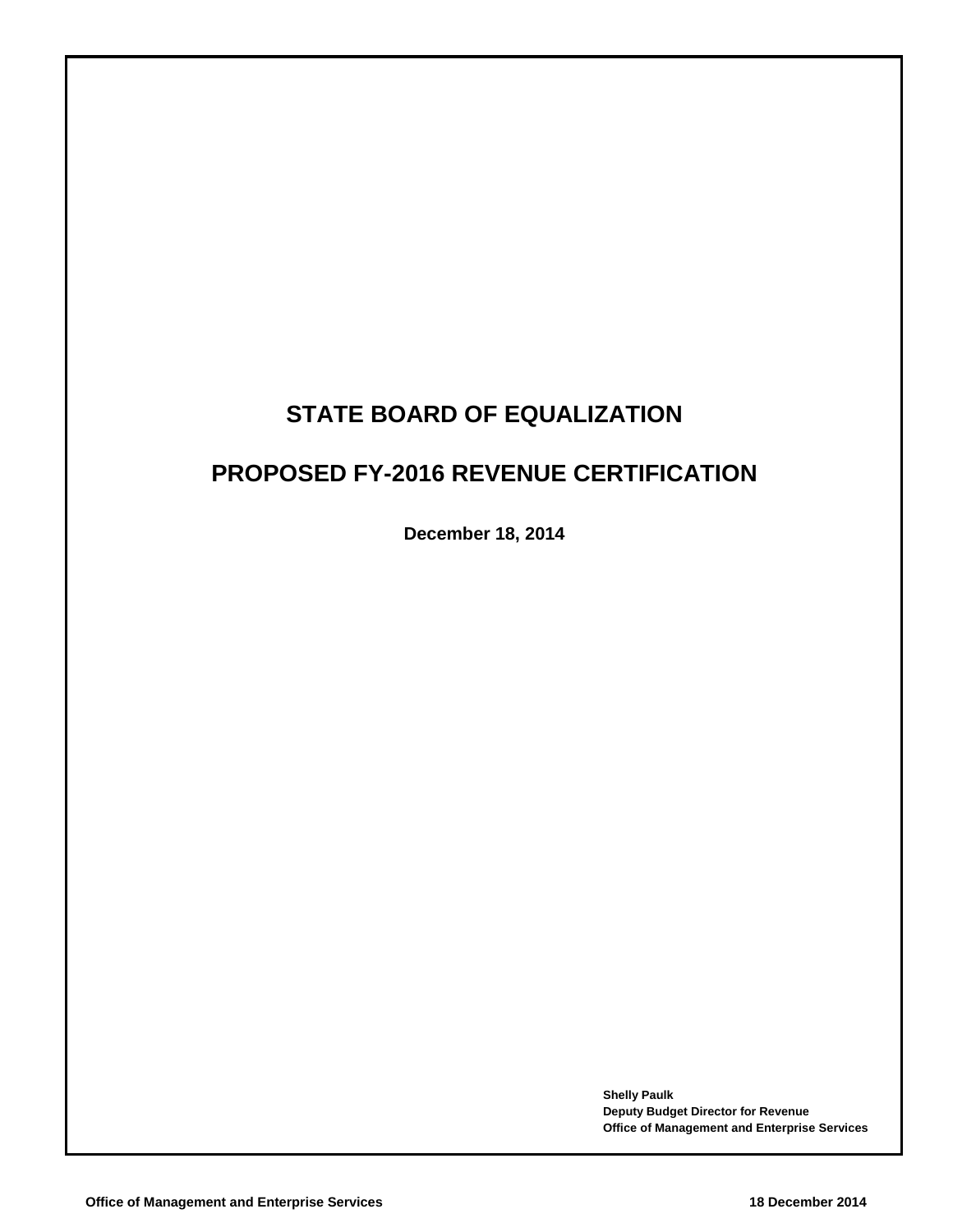## **TABLE OF CONTENTS**

| I<br>. .<br>×<br>۰,<br>×,<br>× |
|--------------------------------|
|--------------------------------|

| Schedule 1   | Legislated Revenue Adjustments: Income Tax Rate Reduction Finding                                 | 1  |
|--------------|---------------------------------------------------------------------------------------------------|----|
| Schedule 2   | FY-2016 Funds to be Certified                                                                     | 2  |
| Schedule 3   | Itemized Estimates of Revenue                                                                     | 3  |
| Schedule 4   | Itemized Estimates of "Other" Revenue<br>General Revenue Fund                                     | 4  |
|              | Comparison of Revenue Estimates: Detail                                                           |    |
| Schedule 5   | FY-2015 Estimate (26-June-2014) vs. Proposed FY-2016 Estimate (18-Dec-2014)                       | 5  |
| Schedule 6   | FY-2015 Projected (18-Dec-2014) vs. Proposed FY-2016 Estimate (18-Dec-2014)                       | 6  |
| Schedule 7   | FY-2015 Estimate (26-June-2014) vs. FY-2015 Projected (18-Dec-2014)                               | 7  |
| Schedule 8   | Education Reform Act - HB 1017                                                                    | 8  |
| Schedule 9   | Legislated Revenue Adjustments: Informational ROADS Fund Apportionment Summary                    | 9  |
| Schedule 10  | Comparison of Revenue Estimates: 5.25% to 5.00%                                                   | 10 |
| Appendix A-1 | Comparison of Authorized Expenditures 2014 Session to Proposed Expenditure Authority 2015 Session | 11 |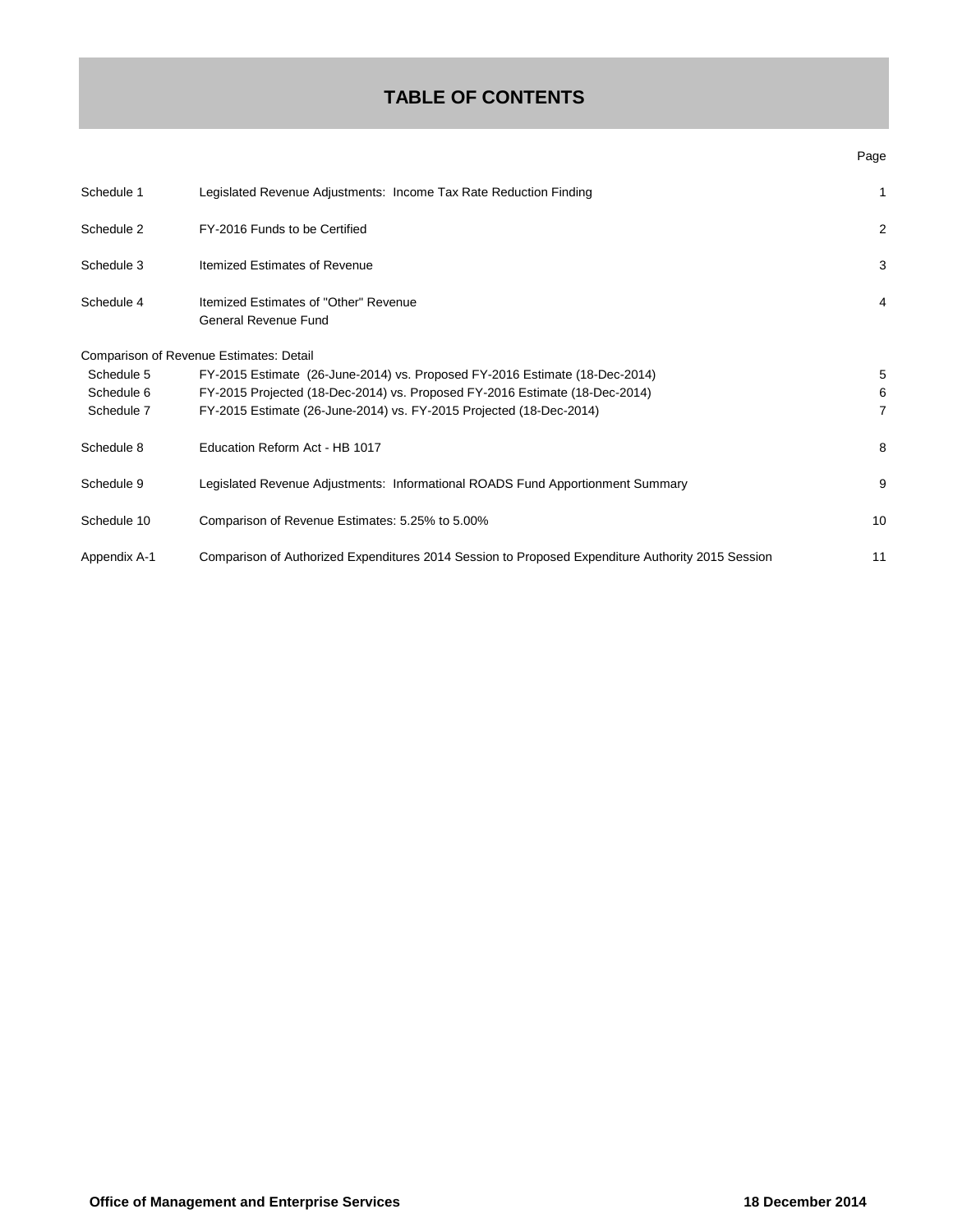#### **LEGISLATED REVENUE ADJUSTMENTS INCOME TAX REDUCTION FINDING Schedule 1**

**Title 68, Section 2355.1F of the Oklahoma Statutes requires the State Board of Equalization to make a finding in December. The purpose of this finding is to determine if revenue growth is sufficient to reduce the income tax rate for tax year 2016 from 5.25% to 5.00%. To make the finding the Board will compare the General Revenue Fund estimate for FY-2014, made in February of 2013, to the estimate for FY-2016 as directed in the statute.** 

| Column <sub>1</sub>                                                           | Column <sub>2</sub>                     | Column 3                                | Column <sub>4</sub>              |
|-------------------------------------------------------------------------------|-----------------------------------------|-----------------------------------------|----------------------------------|
|                                                                               | FY-2014<br><b>ESTIMATE</b><br>19-Feb-13 | FY-2016<br><b>ESTIMATE</b><br>18-Dec-14 | <b>INCREASE OR</b><br>(DECREASE) |
| <b>TITLE 68, SECTION 2355.1F, B:</b><br><b>General Revenue Fund Estimates</b> | Paragraph 1                             | Paragraph 2                             |                                  |
| <b>Total General Revenue Fund</b>                                             | \$5,943,662,805                         | \$6,004,349,345                         | \$60.686.540                     |
| Difference between the General Revenue Fund Estimates                         |                                         |                                         | \$60,686,540                     |

## **TITLE 68, SECTION 2355.1F, B:**

**Finding -** 

**\*The finding shows the amount of GRF revenue estimated for FY-2016 (shown in paragraph 2) is more than the amount of GRF revenue estimated for FY-2014 in February of 2013 (as shown in paragraph 1). As a result, the finding is that estimated growth would authorize the reduction of the top marginal individual income tax rate for Tax Year 2016 from 5.25% to 5.00%.**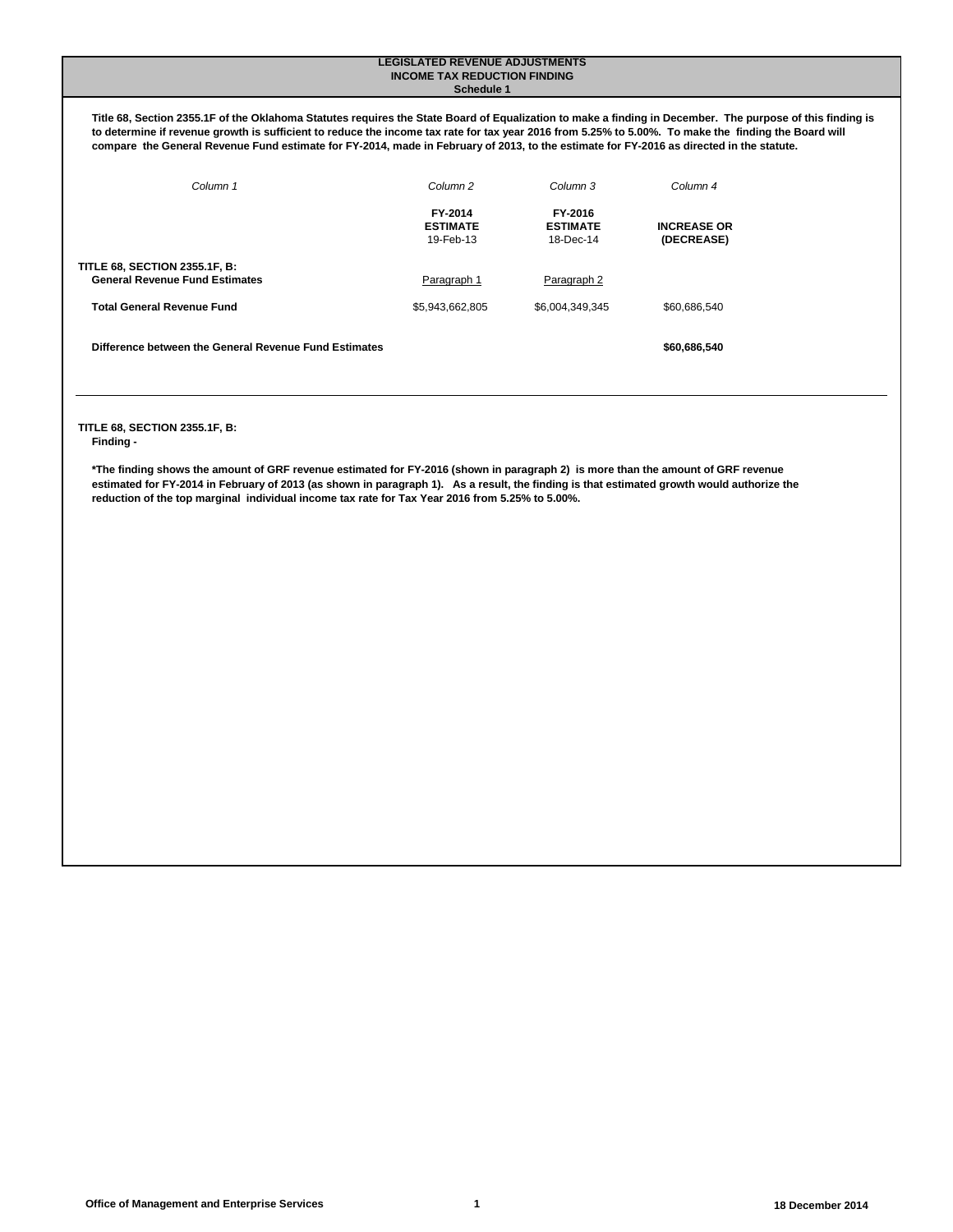## **FY-2016 FUNDS TO BE CERTIFIED**

### **Schedule 2**

The summation of the itemized estimates of revenue, Schedule 2, and the amounts available for appropriation are proposed as the amounts to be certified by the State Board of Equalization in accordance with Section 23, Article X, Constitution of Oklahoma. The amounts proposed as available for appropriation are calculated as 95 percent (95%) of the summation of the itemized estimate of revenue for the respective funds.

| Column 1                                | Column <sub>2</sub>    | Column <sub>3</sub>               |
|-----------------------------------------|------------------------|-----------------------------------|
|                                         | <b>TOTAL ESTIMATED</b> | <b>APPROPRIATIONS</b>             |
|                                         | <b>COLLECTIONS</b>     | <b>AUTHORITY</b>                  |
|                                         |                        | <b>Proposed FY-2016 Estimates</b> |
| <b>GENERAL REVENUE</b>                  | \$5,955,482,028        | \$5,657,707,927                   |
| C.L.E.E.T.                              | \$3,268,181            | \$3,104,772                       |
| <b>COMMISSIONERS OF THE LAND OFFICE</b> | \$11,890,500           | \$11,295,975                      |
| <b>MINERAL LEASING</b>                  | \$4,000,000            | \$3,800,000                       |
| SPECIAL OCCUPATIONAL HEALTH<br>& SAFETY | \$2,169,779            | \$2,061,290                       |
|                                         |                        |                                   |
| <b>PUBLIC BUILDING</b>                  | \$5,282,048            | \$5,017,946                       |
| OK EDUCATION LOTTERY TRUST FUND         | \$57,200,492           | \$54,340,468                      |
| <b>TOTALS</b>                           | \$6,039,293,028        | \$5,737,328,378                   |
|                                         |                        |                                   |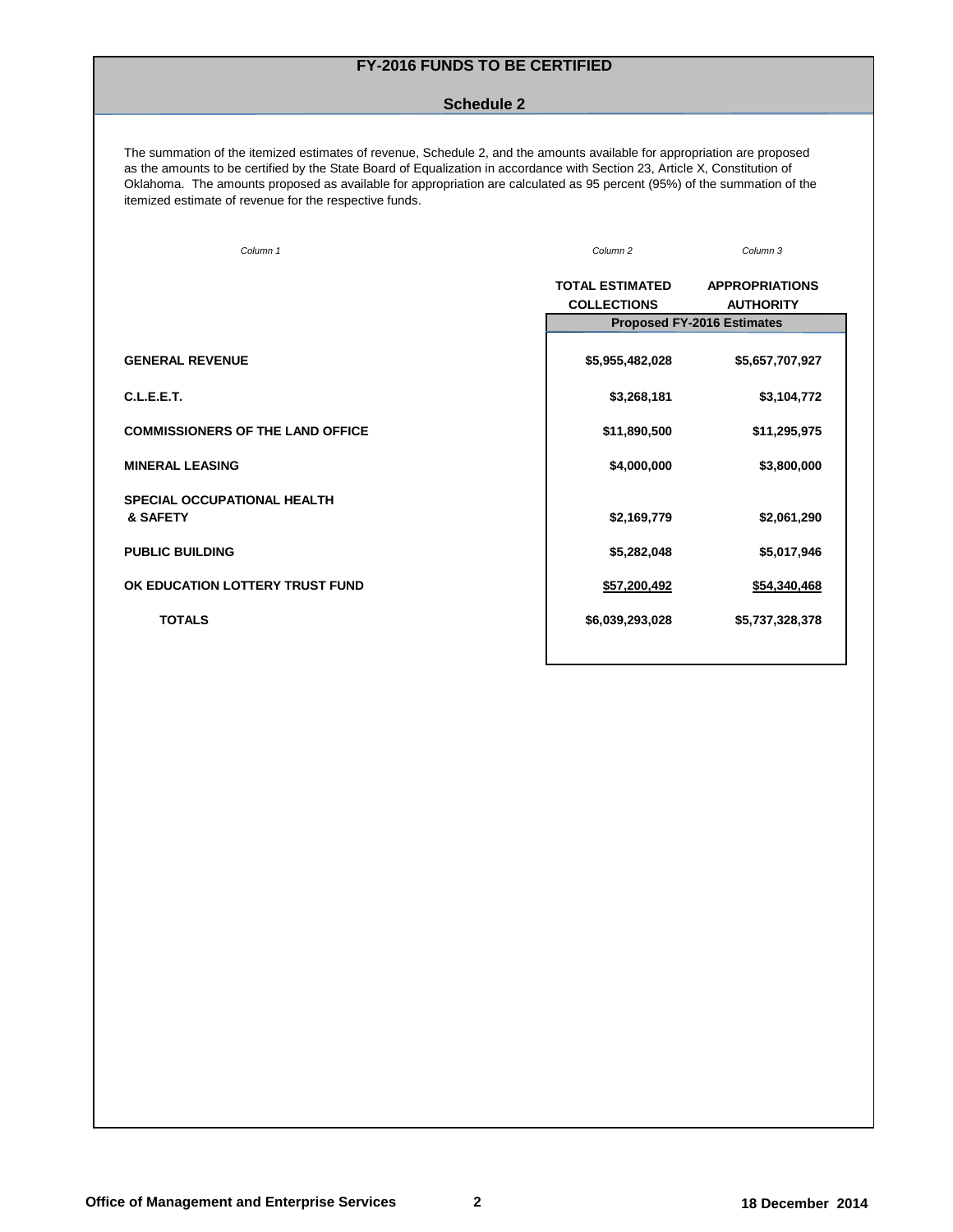## **ITEMIZED ESTIMATES OF REVENUE Schedule 3**

The itemized estimate of revenues displayed in this schedule represents 100% of the estimate for the General Revenue Fund and the Special Revenue Funds to be appropriated by the Legislature for the fiscal year ending June 30, 2016 (FY-2016) and are the basis for the summation proposed for certification in Schedule 1. For informational purposes the FY-2016 estimates of revenues are compared to both the itemized estimates and the projections of revenues for the current fiscal year (FY-2015).

| Column 1                            | Column 2        | Column 3        | Column 4         | Column 5                   |
|-------------------------------------|-----------------|-----------------|------------------|----------------------------|
|                                     | FY-2014         | FY-2015         | FY-2015          | <b>PROPOSED</b><br>FY-2016 |
| <b>FUND NAME</b>                    | <b>ACTUAL</b>   | <b>ESTIMATE</b> | <b>PROJECTED</b> | <b>ESTIMATE</b>            |
|                                     |                 | 26-Jun-14       | 18-Dec-14        | 18-Dec-14                  |
| <b>GENERAL REVENUE</b>              |                 |                 |                  |                            |
| Alcohol Beverage Tax                | 24,770,124      | \$25,491,000    | \$24,998,000     | \$25,977,000               |
| Mixed Beverage Receipts Tax         | 46,826,511      | 50,039,000      | 50,917,000       | 55,138,000                 |
| Beverage Tax                        | 23,844,492      | 25,410,000      | 24,401,000       | 24,673,000                 |
| Cigarette Tax                       | 31,814,170      | 35,117,146      | 34,026,373       | 34,378,709                 |
| <b>Tobacco Products Tax</b>         | 24,323,613      | 23,416,863      | 25,690,337       | 26,661,134                 |
| Franchise Tax/Business Activity Tax | 35,104,367      | 35,480,000      | 48,145,000       | 44,086,000                 |
| <b>Gross Production Tax-Gas</b>     | 97,191,566      | 175,842,000     | 143,421,000      | 221,947,000                |
| <b>Gross Production Tax-Oil</b>     | 236,047,835     | 147,684,000     | 142,621,000      | 113,684,000                |
| Income Tax-Individual               | 2,027,975,605 * | 2,129,102,305 * | 2,275,215,137 *  | 2,203,049,343 *            |
| Income Tax-Corporate                | 306,536,858     | 375,118,600     | 242,699,000      | 238,772,075                |
| <b>Estate Tax</b>                   | 1,056,925       | $\mathbf 0$     | 0                | $\mathbf 0$                |
| <b>Insurance Premium Tax</b>        | 100,649,777     | 93,869,924      | 90,528,548       | 90,528,548                 |
| <b>Motor Vehicle Taxes</b>          | 228,014,137     | 208,353,000     | 217,596,000      | 226,655,000                |
| Sales Tax                           | 1,959,396,264   | 2,033,692,016   | 2,078,226,882    | 2,168,818,317              |
| Use Tax                             | 196,693,829     | 212,693,807     | 209,761,604      | 202,138,044                |
| Interest & Investments              | 52,181,910      | 73,000,000      | 58,000,000       | 53,000,000                 |
| Other (Schedule 3)                  | 235,021,750     | 211,326,370     | 227, 152, 438    | 224,975,858                |
| <b>General Revenue Totals</b>       | \$5,627,449,734 | \$5,855,636,031 | \$5,893,399,318  | \$5,954,482,028            |
| <b>Transfers &amp; Lapses</b>       | 708,695         | 1,000,000       | 1,000,000        | 1,000,000                  |
| Revenue Comparison                  | \$5,628,158,429 | \$5,856,636,031 | \$5,894,399,318  | \$5,955,482,028            |
| One-Time Receipts                   | 0               | 0               | 0                | 0                          |
| <b>Total General Revenue</b>        | \$5,628,158,429 | \$5,856,636,031 | \$5,894,399,318  | \$5,955,482,028            |
| C.L.E.E.T.                          | \$3,291,940     | \$3,346,882     | \$3,269,429      | \$3,268,181                |
|                                     |                 |                 |                  |                            |
| <b>COMM of LAND OFFICE</b>          | \$12,428,780    | \$8,988,000     | \$12,100,500     | \$11,890,500               |
| <b>MINERAL LEASING</b>              | \$4,927,511     | \$4,000,000     | \$4,000,000      | \$4,000,000                |
| <b>SPECIAL OCCUPATIONAL</b>         |                 |                 |                  |                            |
| <b>HEALTH &amp; SAFETY</b>          | \$2,370,761     | \$2,169,779     | \$2,061,290      | \$2,169,779                |
| <b>PUBLIC BUILDING</b>              | \$5,936,897     | \$2,096,200     | \$5,708,620      | \$5,282,048                |
| OK EDUCATION LOTTERY TRUST FUND     | \$66,934,120    | \$60,277,000    | \$59,258,500     | \$57,200,492               |
| <b>GRAND TOTAL</b>                  | \$5,724,048,438 | \$5,937,513,892 | \$5,980,797,657  | \$6,039,293,028            |

**\*In compliance with Section 34.87 of Title 62 of the Oklahoma Statutes, the State Regents for Higher Education has adopted an estimate of \$61.7m for funding of the Oklahoma's Promise scholarship fund for FY-2016; \$59m of which is requested from the General Revenue Fund (Personal Income Tax collections). The amount of money allocated from income tax revenue for FY-2015 was \$57m, and \$57m was funded for FY-2014. These amounts have been removed from the respective individual income tax numbers. Additionally, the personal income tax rate reduction being triggered according to Title 68, Section 2355.1F, the number for individual income tax reflected in this schedule is calculated at the 5.0% rate.**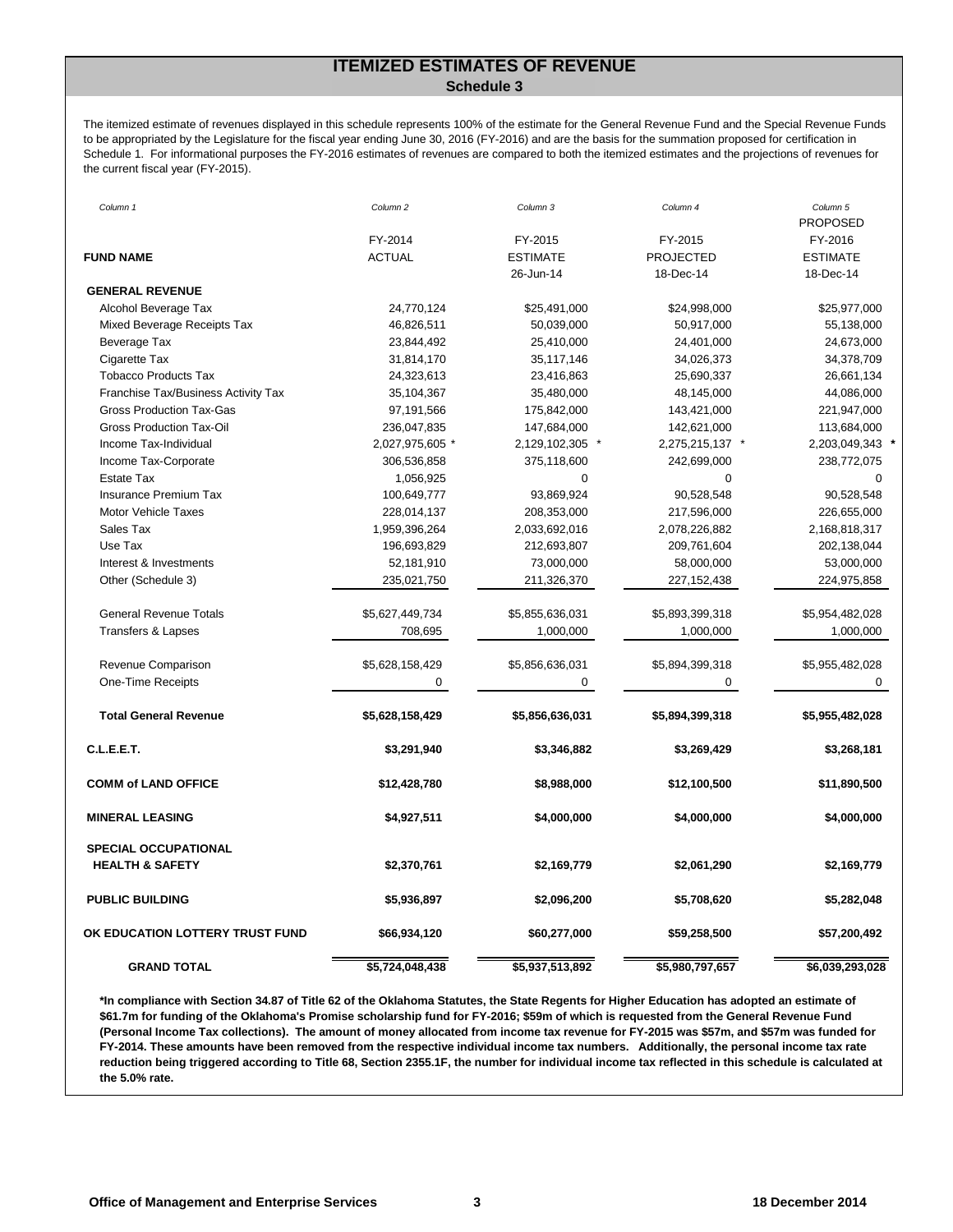# **ITEMIZED ESTIMATES OF "OTHER" REVENUES GENERAL REVENUE FUND**

| Column 1                                 | Column <sub>2</sub> | Column <sub>3</sub> | Column <sub>4</sub> | Column 5<br><b>PROPOSED</b> |
|------------------------------------------|---------------------|---------------------|---------------------|-----------------------------|
|                                          | FY-2014             | FY-2015             | FY-2015             | FY-2016                     |
|                                          | <b>ACTUAL</b>       | <b>ESTIMATE</b>     | <b>PROJECTED</b>    | <b>ESTIMATE</b>             |
|                                          |                     | 26-Jun-14           | 18-Dec-14           | 18-Dec-14                   |
|                                          |                     |                     |                     |                             |
| OTC:                                     |                     |                     |                     |                             |
| Pari-Mutuel                              | 1,106,326           | 1,007,500           | 1,007,500           | 1,007,500                   |
| <b>Tribal Cigarette Compacts</b>         | 13,588,686          | 13,798,000          | 17,508,000          | 17,787,000                  |
| <b>Bingo Excise &amp; Charity Games</b>  | 138,977             | 158,000             | 120,000             | 124,000                     |
| Workers Comp Ins. Premium Tax            | 10,255,849          | 11,028,000          | 10,353,000          | 10,661,000                  |
| Petroleum Excise Tax                     | 10,811,719          | 11,175,000          | 11,815,000          | 9,990,000                   |
| Other OTC                                | 25,840,510          | 27,160,000          | 27,940,000          | 29,008,000                  |
| <b>TOTAL OTC</b>                         | \$61,742,066        | \$64,326,500        | \$68,743,500        | \$68,577,500                |
| COLLECTIONS BY OTHER AGENCIES            |                     |                     |                     |                             |
| <b>ABLE</b>                              | 5,431,152           | 5,722,000           | 6,021,152           | 5,726,152                   |
| <b>Attorney General</b>                  | 5,678,994           | 2,962,500           | 5,243,275           | 2,625,000                   |
| <b>OMES-Central Services</b>             | 94,846              | 336,018             | 147,484             | 147,484                     |
| <b>CLEET</b>                             | 540,243             | 346,558             | 383,766             | 327,710                     |
| <b>Consumer Credit</b>                   | 804,000             | 800,000             | 800,000             | 800,000                     |
| <b>DPS</b>                               | 46,845,846          | 47,375,078          | 48,149,625          | 48,810,180                  |
| <b>OMES-Employees Benefit Department</b> | 1,269,475           | 991,954             | 1,001,595           | 1,001,595                   |
| Horseracing                              | 513,261             | 359,225             | 388,825             | 388,825                     |
| Insurance Comm                           | 51,285,502          | 38,695,554          | 46,205,202          | 46,205,202                  |
| Labor                                    | 828,732             | 1,021,917           | 828,732             | 828,732                     |
| <b>Medical Licensure</b>                 | 391,905             | 200,000             | 370,000             | 390,000                     |
| <b>Nursing Board</b>                     | 346,872             | 320,716             | 313,666             | 325,132                     |
| Sec of State                             | 2,369,593           | 2,732,000           | 2,452,005           | 2,513,305                   |
| <b>Securities Comm</b>                   | 16,212,304          | 15,772,189          | 16,266,571          | 16,352,000                  |
| Treasurer (Unclaimed Property)           | 10,000,000          | 10,000,000          | 10,000,000          | 10,000,000                  |
| Tribal Gaming/HR Gaming                  | 17,165,556          | 17,196,000          | 17,460,000          | 17,580,000                  |
| OMES-OPM                                 | 2,886,057           | 2,168,161           | 2,377,041           | 2,377,041                   |
| OMES-OSF                                 | 0                   | 0                   | 0                   | 0                           |
| Other                                    | 10,615,346          | 0                   | 0                   | 0                           |
| <b>TOTAL MISC</b>                        | 173,279,684         | 146,999,870         | 158,408,938         | 156,398,358                 |
|                                          |                     |                     |                     |                             |
| <b>GRAND OTHER</b>                       | \$235,021,750       | \$211,326,370       | \$227,152,438       | \$224,975,858               |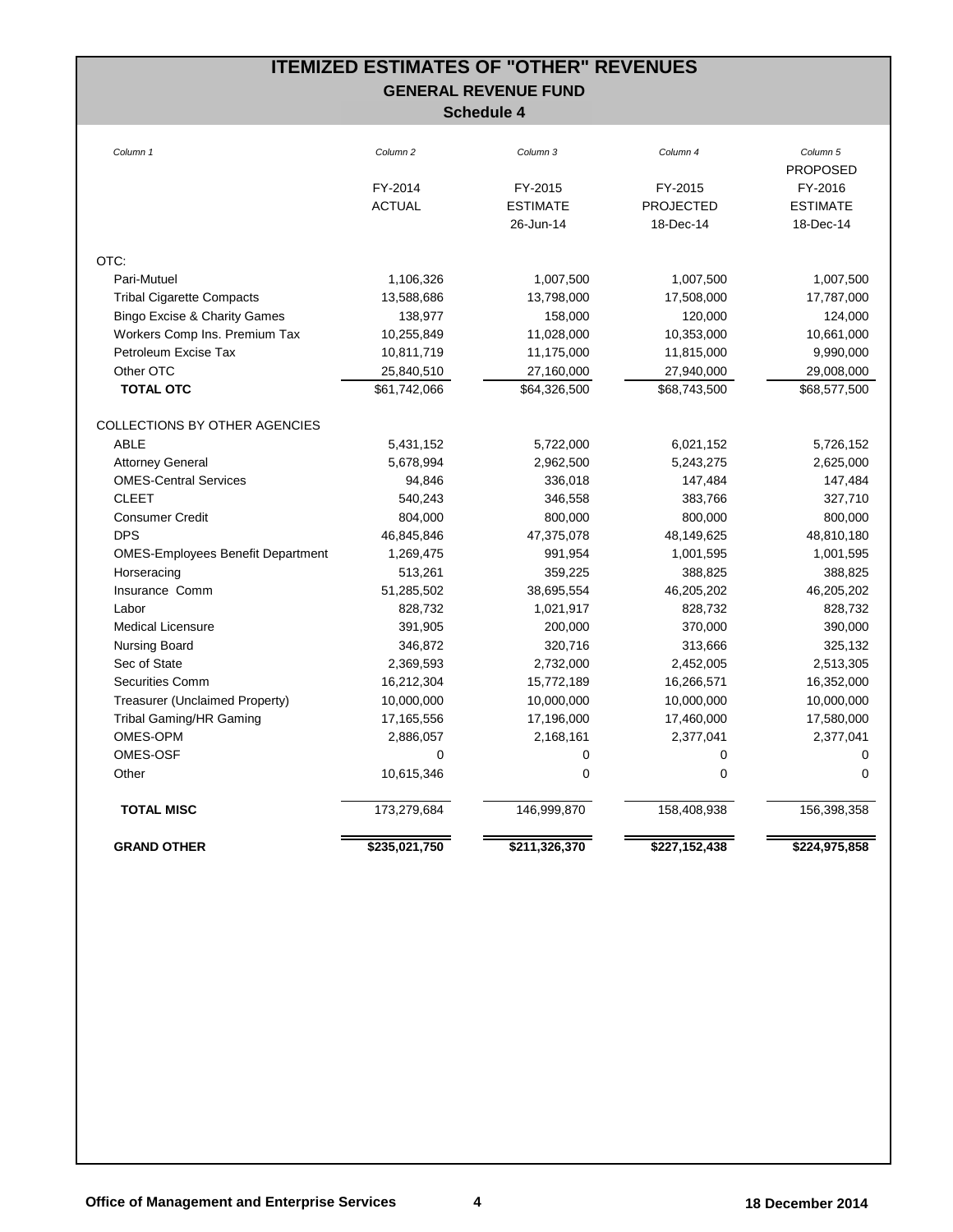# **COMPARISON OF REVENUE ESTIMATES FY-2015 FINAL ESTIMATE vs. PROPOSED FY-2016 ESTIMATE**

| Column 1                            | Column <sub>2</sub> | Column 3        | Column 4           | Column 5       |
|-------------------------------------|---------------------|-----------------|--------------------|----------------|
|                                     |                     | <b>PROPOSED</b> |                    |                |
|                                     | FY-2015             | FY 2016         | <b>INCREASE OR</b> | <b>PERCENT</b> |
|                                     | <b>ESTIMATE</b>     | <b>ESTIMATE</b> | (DECREASE)         | <b>CHANGE</b>  |
|                                     | 26-Jun-14           | 18-Dec-14       |                    |                |
| <b>GENERAL REVENUE</b>              |                     |                 |                    |                |
| Alcohol Beverage Tax                | \$25,491,000        | \$25,977,000    | \$486,000          | 1.9%           |
| Mixed Beverage Receipts Tax         | 50,039,000          | 55,138,000      | 5,099,000          | 10.2%          |
| Beverage Tax                        | 25,410,000          | 24,673,000      | (737,000)          | $-2.9%$        |
| Cigarette Tax                       | 35,117,146          | 34,378,709      | (738, 437)         | $-2.1%$        |
| <b>Tobacco Products Tax</b>         | 23,416,863          | 26,661,134      | 3,244,271          | 13.9%          |
| Franchise Tax/Business Activity Tax | 35,480,000          | 44,086,000      | 8,606,000          | 24.3%          |
| <b>Gross Production Tax-Gas</b>     | 175,842,000         | 221,947,000     | 46,105,000         | 26.2%          |
| Gross Production Tax-Oil            | 147,684,000         | 113,684,000     | (34,000,000)       | $-23.0%$       |
| Income Tax-Individual               | 2,129,102,305       | 2,203,049,343   | 73,947,038         | 3.5%           |
| Income Tax-Corporate                | 375,118,600         | 238,772,075     | (136, 346, 525)    | $-36.3%$       |
| <b>Estate Tax</b>                   | $\mathbf 0$         | $\Omega$        | $\Omega$           | 0.0%           |
| <b>Insurance Premium Tax</b>        | 93,869,924          | 90,528,548      | (3,341,376)        | $-3.6%$        |
| <b>Motor Vehicle Taxes</b>          | 208,353,000         | 226,655,000     | 18,302,000         | 8.8%           |
| Sales Tax                           | 2,033,692,016       | 2,168,818,317   | 135,126,301        | 6.6%           |
| Use Tax                             | 212,693,807         | 202,138,044     | (10, 555, 763)     | $-5.0%$        |
| Interest & Investments              | 73,000,000          | 53,000,000      | (20,000,000)       | -27.4%         |
| Other (Schedule 3)                  | 211,326,370         | 224,975,858     | 13,649,488         | 6.5%           |
| <b>General Revenue Totals</b>       | \$5,855,636,031     | \$5,954,482,028 | \$98,845,997       | 1.7%           |
| Transfers & Lapses                  | 1,000,000           | 1,000,000       | 0                  | 0.0%           |
| Revenue Comparison                  | \$5,856,636,031     | \$5,955,482,028 | \$98,845,997       | 1.7%           |
| One-Time Receipts                   | 0                   | 0               | 0                  | 0.0%           |
| <b>Total General Revenue</b>        | \$5,856,636,031     | \$5,955,482,028 | \$98,845,997       | 1.7%           |
| C.L.E.E.T.                          | \$3,346,882         | \$3,268,181     | (\$78,701)         | $-2.4%$        |
| <b>COMM of LAND OFFICE</b>          | \$8,988,000         | \$11,890,500    | \$2,902,500        | 32.3%          |
| <b>MINERAL LEASING</b>              | \$4,000,000         | \$4,000,000     | \$0                | 0.0%           |
| <b>SPECIAL OCCUPATIONAL</b>         |                     |                 |                    |                |
| <b>HEALTH &amp; SAFETY</b>          | \$2,169,779         | \$2,169,779     | \$0                | $0.0\%$        |
| <b>PUBLIC BUILDING</b>              | \$2,096,200         | \$5,282,048     | \$3,185,848        | 152.0%         |
| OK EDUCATION LOTTERY TRUST FUND     | \$60,277,000        | \$57,200,492    | (\$3,076,508)      | $-5.1%$        |
| <b>GRAND TOTAL</b>                  | \$5,937,513,892     | \$6,039,293,028 | \$101,779,136      | 1.7%           |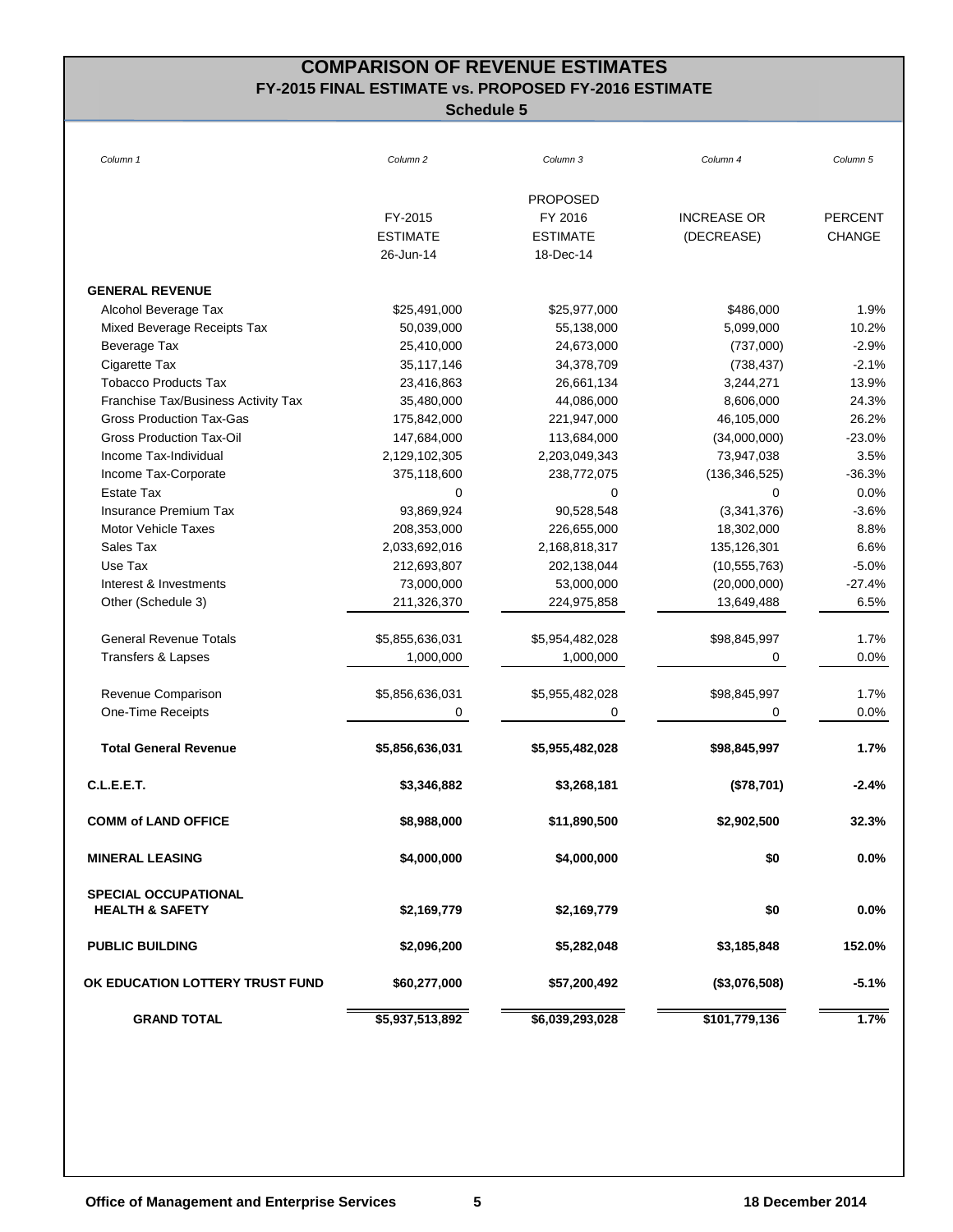# **COMPARISON OF REVENUE ESTIMATES FY-2015 PROJECTION vs. PROPOSED FY-2016 ESTIMATE**

| Column 1                            | Column <sub>2</sub> | Column 3        | Column 4           | Column 5       |
|-------------------------------------|---------------------|-----------------|--------------------|----------------|
|                                     |                     | <b>PROPOSED</b> |                    |                |
|                                     | FY-2015             | FY-2016         | <b>INCREASE OR</b> | <b>PERCENT</b> |
|                                     | <b>PROJECTED</b>    | <b>ESTIMATE</b> | (DECREASE)         | <b>CHANGE</b>  |
|                                     | 18-Dec-14           | 18-Dec-14       |                    |                |
| <b>GENERAL REVENUE</b>              |                     |                 |                    |                |
| Alcohol Beverage Tax                | \$24,998,000        | \$25,977,000    | \$979,000          | 3.9%           |
| Mixed Beverage Receipts Tax         | 50,917,000          | 55,138,000      | 4,221,000          | 8.3%           |
| Beverage Tax                        | 24,401,000          | 24,673,000      | 272,000            | 1.1%           |
| Cigarette Tax                       | 34,026,373          | 34,378,709      | 352,337            | 1.0%           |
| <b>Tobacco Products Tax</b>         | 25,690,337          | 26,661,134      | 970,798            | 3.8%           |
| Franchise Tax/Business Activity Tax | 48,145,000          | 44,086,000      | (4,059,000)        | $-8.4%$        |
| <b>Gross Production Tax-Gas</b>     | 143,421,000         | 221,947,000     | 78,526,000         | 54.8%          |
| Gross Production Tax-Oil            | 142,621,000         | 113,684,000     | (28, 937, 000)     | $-20.3%$       |
| Income Tax-Individual               | 2,275,215,137       | 2,203,049,343   | (72, 165, 794)     | $-3.2%$        |
| Income Tax-Corporate                | 242,699,000         | 238,772,075     | (3,926,925)        | $-1.6%$        |
| <b>Estate Tax</b>                   | $\mathbf 0$         | $\Omega$        | 0                  | 0.0%           |
| <b>Insurance Premium Tax</b>        | 90,528,548          | 90,528,548      | 0                  | 0.0%           |
| <b>Motor Vehicle Taxes</b>          | 217,596,000         | 226,655,000     | 9,059,000          | 4.2%           |
| Sales Tax                           | 2,078,226,882       | 2,168,818,317   | 90,591,435         | 4.4%           |
| Use Tax                             | 209,761,604         | 202,138,044     | (7,623,560)        | $-3.6%$        |
| Interest & Investments              | 58,000,000          | 53,000,000      | (5,000,000)        | $-8.6%$        |
| Other (Schedule 3)                  | 227, 152, 438       | 224,975,858     | (2, 176, 580)      | $-1.0%$        |
| <b>General Revenue Totals</b>       | \$5,893,399,318     | \$5,954,482,028 | \$61,082,710       | 1.0%           |
| Transfers & Lapses                  | 1,000,000           | 1,000,000       | 0                  | 0.0%           |
| Revenue Comparison                  | \$5,894,399,318     | \$5,955,482,028 | \$61,082,710       | 1.0%           |
| One-Time Receipts                   | 0                   | 0               | 0                  | 0.0%           |
| <b>Total General Revenue</b>        | \$5,894,399,318     | \$5,955,482,028 | \$61,082,710       | 1.0%           |
| C.L.E.E.T.                          | \$3,269,429         | \$3,268,181     | (\$1,248)          | $0.0\%$        |
| <b>COMM of LAND OFFICE</b>          | \$12,100,500        | \$11,890,500    | (\$210,000)        | $-1.7%$        |
| <b>MINERAL LEASING</b>              | \$4,000,000         | \$4,000,000     | \$0                | 0.0%           |
| <b>SPECIAL OCCUPATIONAL</b>         |                     |                 |                    |                |
| <b>HEALTH &amp; SAFETY</b>          | \$2,061,290         | \$2,169,779     | \$108,489          | 5.3%           |
| <b>PUBLIC BUILDING</b>              | \$5,708,620         | \$5,282,048     | (\$426,572)        | $-7.5%$        |
| OK EDUCATION LOTTERY TRUST FUND     | \$59,258,500        | \$57,200,492    | (\$2,058,008)      | $-3.5%$        |
| <b>GRAND TOTAL</b>                  | \$5,980,797,657     | \$6,039,293,028 | \$58,495,372       | 1.0%           |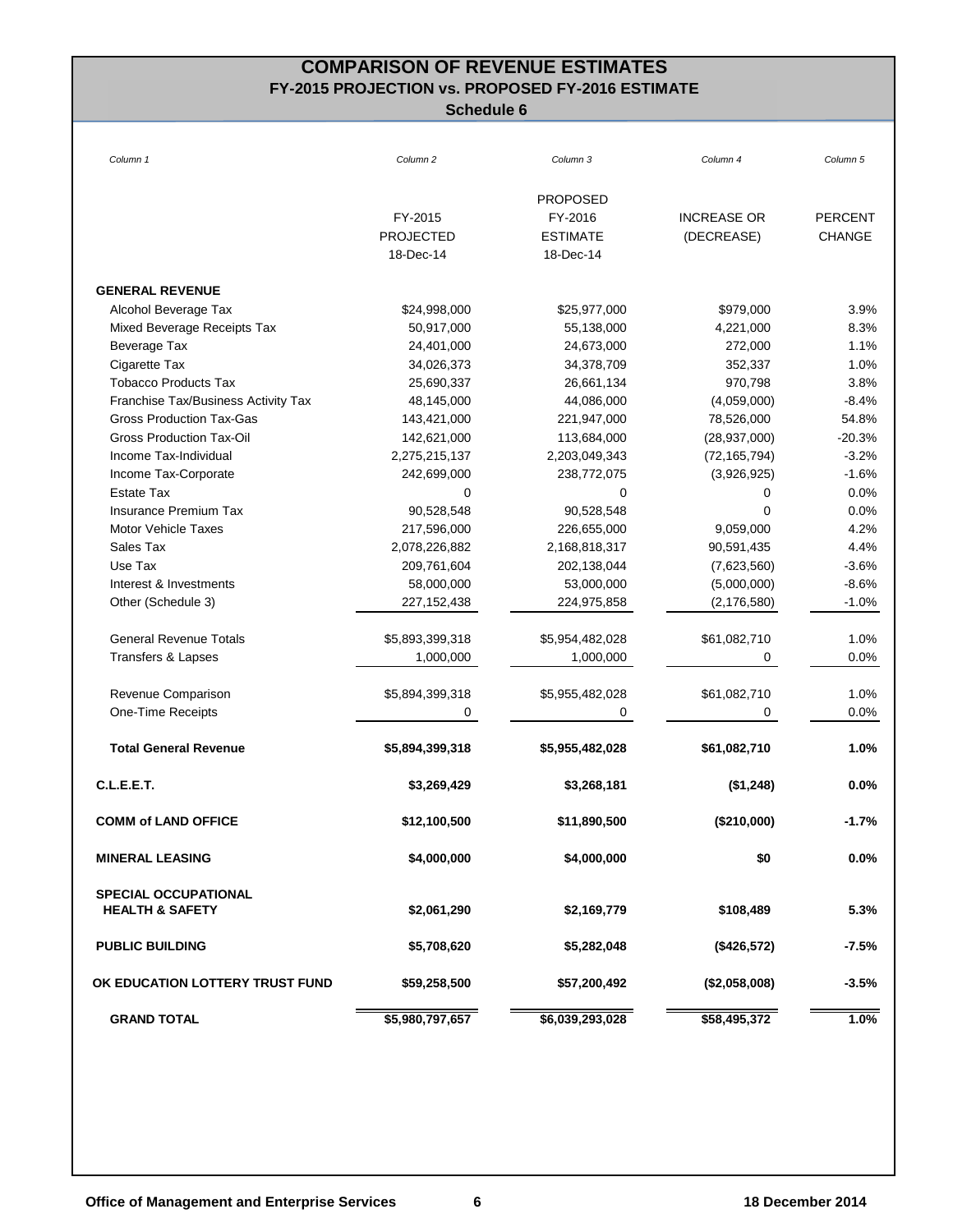## **COMPARISON OF REVENUE ESTIMATES FY-2015 OFFICIAL ESTIMATE vs. FY-2015 PROJECTION**

| Column 1                            | Column <sub>2</sub> | Column 3         | Column 4           | Column 5       |
|-------------------------------------|---------------------|------------------|--------------------|----------------|
|                                     |                     |                  |                    |                |
|                                     | FY 2015             | FY 2015          |                    |                |
|                                     | <b>ESTIMATE</b>     | <b>PROJECTED</b> | <b>INCREASE OR</b> | <b>PERCENT</b> |
|                                     | 26-Jun-14           | 18-Dec-14        | (DECREASE)         | <b>CHANGE</b>  |
| Alcohol Beverage Tax                | \$25,491,000        | \$24,998,000     | (\$493,000)        | $-1.9%$        |
| Mixed Beverage Receipts Tax         | 50,039,000          | 50,917,000       | 878,000            | 1.8%           |
| Beverage Tax                        | 25,410,000          | 24,401,000       | (1,009,000)        | $-4.0%$        |
| Cigarette Tax                       | 35,117,146          | 34,026,373       | (1,090,774)        | $-3.1%$        |
| <b>Tobacco Products Tax</b>         | 23,416,863          | 25,690,337       | 2,273,474          | 9.7%           |
| Franchise Tax/Business Activity Tax | 35,480,000          | 48,145,000       | 12,665,000         | 35.7%          |
| <b>Gross Production Tax-Gas</b>     | 175,842,000         | 143,421,000      | (32, 421, 000)     | $-18.4%$       |
| <b>Gross Production Tax-Oil</b>     | 147,684,000         | 142,621,000      | (5,063,000)        | $-3.4%$        |
| Income Tax-Individual               | 2,129,102,305       | 2,275,215,137    | 146,112,832        | 6.9%           |
| Income Tax-Corporate                | 375,118,600         | 242,699,000      | (132, 419, 600)    | $-35.3%$       |
| <b>Estate Tax</b>                   | 0                   | 0                | $\Omega$           | 0.0%           |
| <b>Insurance Premium Tax</b>        | 93,869,924          | 90,528,548       | (3,341,376)        | $-3.6%$        |
| <b>Motor Vehicle Taxes</b>          | 208,353,000         | 217,596,000      | 9,243,000          | 4.4%           |
| Sales Tax                           | 2,033,692,016       | 2,078,226,882    | 44,534,866         | 2.2%           |
| Use Tax                             | 212,693,807         | 209,761,604      | (2,932,203)        | $-1.4%$        |
| Interest & Investments              | 73,000,000          | 58,000,000       | (15,000,000)       | $-20.5%$       |
| Other (Schedule 3)                  | 211,326,370         | 227, 152, 438    | 15,826,068         | 7.5%           |
| <b>General Revenue Totals</b>       | \$5,855,636,031     | \$5,893,399,318  | \$37,763,287       | 0.6%           |
| <b>Transfers &amp; Lapses</b>       | 1,000,000           | 1,000,000        | 0                  | $0.0\%$        |
| Revenue Comparison                  | \$5,856,636,031     | \$5,894,399,318  | \$37,763,287       | 0.6%           |
| One-Time Receipts                   | 0                   | 0                | 0                  | 0.0%           |
| <b>Total General Revenue</b>        | \$5,856,636,031     | \$5,894,399,318  | \$37,763,287       | 0.6%           |
| C.L.E.E.T.                          | \$3,346,882         | \$3,269,429      | (\$77,453)         | $-2.3%$        |
| <b>COMM of LAND OFFICE</b>          | \$8,988,000         | \$12,100,500     | \$3,112,500        | 34.6%          |
| <b>MINERAL LEASING</b>              | \$4,000,000         | \$4,000,000      | \$0                | 0.0%           |
| <b>SPECIAL OCCUPATIONAL</b>         |                     |                  |                    |                |
| <b>HEALTH &amp; SAFETY</b>          | \$2,169,779         | \$2,061,290      | (\$108,489)        | $-5.0\%$       |
| <b>PUBLIC BUILDING</b>              | \$2,096,200         | \$5,708,620      | \$3,612,420        | 172.3%         |
| OK EDUCATION LOTTERY TRUST FUND     | \$60,277,000        | \$59,258,500     | (\$1,018,500)      | $-1.7%$        |
| <b>GRAND TOTAL</b>                  | \$5,937,513,892     | \$5,980,797,657  | \$43,283,765       | 0.7%           |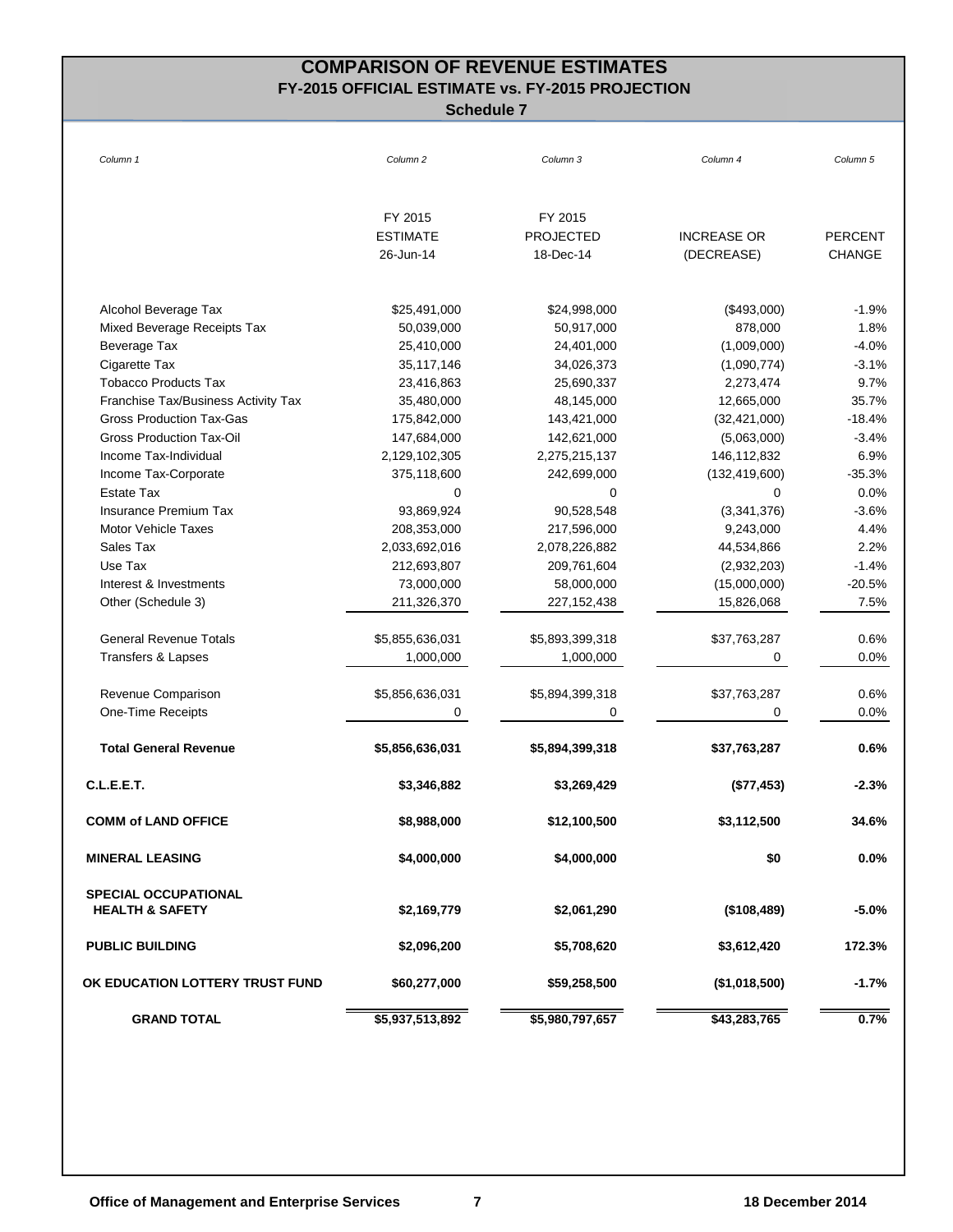## **EDUCATION REFORM ACT - HB 1017**

#### **Schedule 8**

SB 826 of the Second Regular Session of the Forty-fifth Legislature amended Section 41.29a of Title 62 to require that The Office of Accountability account for and report monthly revenues which accrue to the Education Reform Revolving Fund. The Education Reform Revolving Fund on June 1, 1996 began receiving revenue attributable to the revenue provisions of HB 1017 rather than these revenues first being apportioned to the General Revenue Fund.

#### **CALCULATIONS**

#### **EDUCATION REFORM ACT**

| Column <sub>1</sub>           | Column <sub>2</sub> | Column 3        | Column <sub>4</sub> | Column <sub>5</sub> |
|-------------------------------|---------------------|-----------------|---------------------|---------------------|
|                               |                     |                 |                     | <b>PROPOSED</b>     |
|                               | FY-2014             | FY-2015         | FY-2015             | FY-2016             |
|                               | <b>ACTUAL</b>       | <b>ESTIMATE</b> | <b>PROJECTED</b>    | <b>ESTIMATE</b>     |
|                               |                     | 26-Jun-14       | 18-Dec-14           | 18-Dec-14           |
| Income Tax-Individual         | 237,860,290         | \$247,603,675   | \$261,829,463       | \$266,629,717       |
| Income Tax-Corporate          | 65,262,686          | 79,863,960      | 51,671,400          | 50,835,345          |
| Sales Tax                     | 245,129,589         | 254,424,333     | 259,995,852         | 271,329,262         |
| Use Tax                       | 24,607,313          | 26,608,985      | 26,242,153          | 25,288,410          |
| Cigarette Tax                 | 2,811,738           | 2,962,667       | 2,913,836           | 2,934,142           |
| Tobacco Products Tax          | 492,162             | 596,615         | 517,107             | 521,557             |
| Tribal Gaming/Horse Track     | 125,880,747         | 126,104,000     | 128,040,000         | 128,920,000         |
| <b>Special License Plates</b> | 193                 | $\Omega$        | 0                   | $\Omega$            |
| <b>Business Activity Tax</b>  | 165,279             | 461,240         | 0                   | 0                   |
| TOTAL - 100% OF ESTIMATE      | \$702.209.997       | \$738,625,474   | \$731.209.810       | \$746,458,433       |

 **Increase in FY-2016 proposed estimate over FY-2015 official estimate \$7,832,959**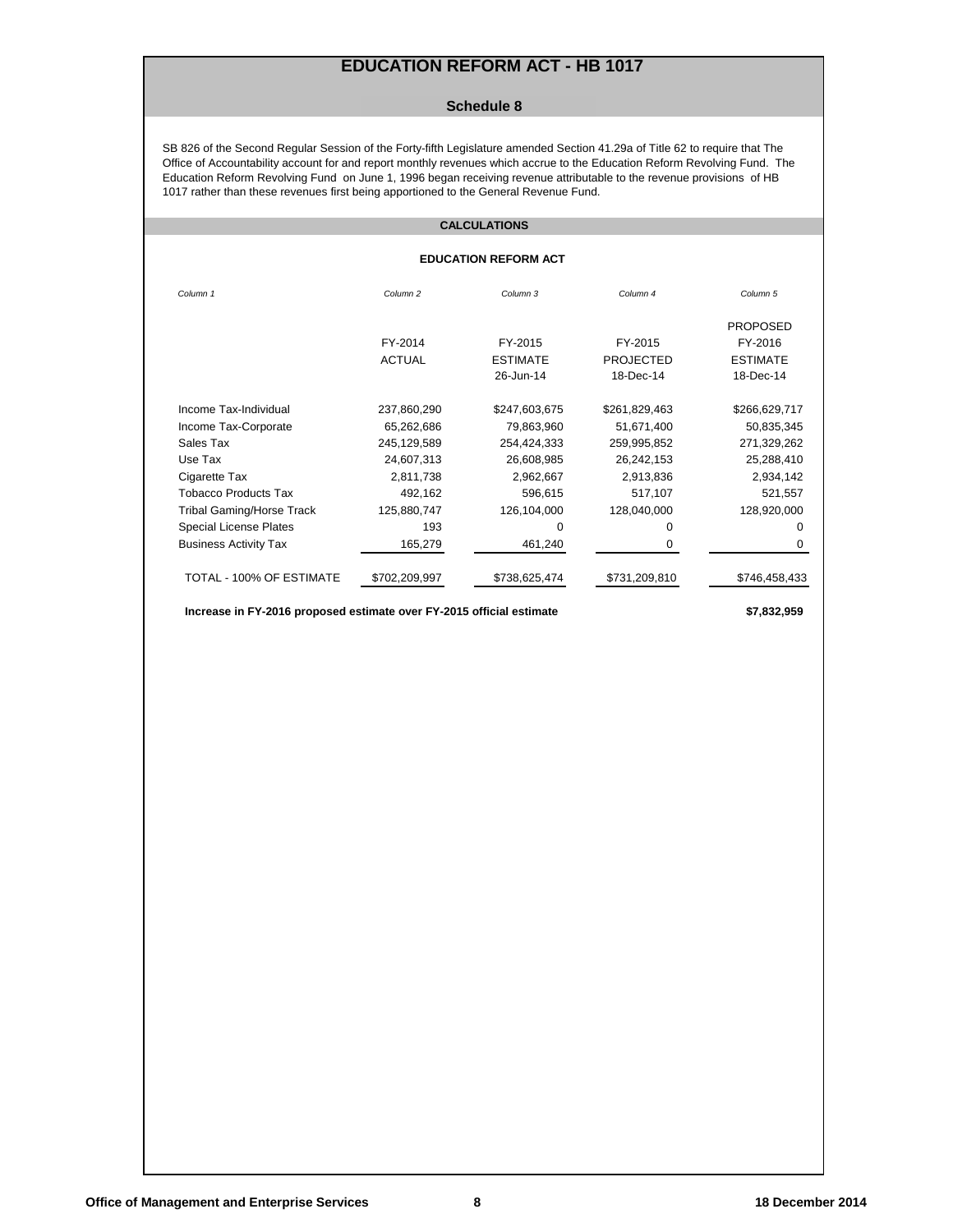### **LEGISLATED REVENUE ADJUSTMENTS INFORMATIONAL ROADS FUND APPORTIONMENT SUMMARY Schedule 9**

| Column <sub>1</sub>                                                                                                                                                                                                                                                                                                                                                        | Column <sub>2</sub> | Column 3        | Column <sub>4</sub> | Column <sub>5</sub> |  |  |  |
|----------------------------------------------------------------------------------------------------------------------------------------------------------------------------------------------------------------------------------------------------------------------------------------------------------------------------------------------------------------------------|---------------------|-----------------|---------------------|---------------------|--|--|--|
| History and Legislated Adjustments for FY-2010 and FY-2011:                                                                                                                                                                                                                                                                                                                |                     |                 |                     |                     |  |  |  |
| House Bill 2272, passed in the 2008 Legislative Session, amends Title 69, Section 1521 of the Oklahoma Highway Code. Effective July 1, 2009 for FY-<br>2010, the Transportation Department will receive the total amount apportioned to the ROADS fund for the preceding fiscal year plus an additional<br>\$30 million each year until a cap of \$370 million is reached. |                     |                 |                     |                     |  |  |  |
| <b>Legislated Apportionment Comparison:</b>                                                                                                                                                                                                                                                                                                                                |                     |                 |                     |                     |  |  |  |
|                                                                                                                                                                                                                                                                                                                                                                            | <b>FY-2009</b>      | FY-2010         | FY-2011             |                     |  |  |  |
|                                                                                                                                                                                                                                                                                                                                                                            | <b>ESTIMATE</b>     | <b>ESTIMATE</b> | <b>ESTIMATE</b>     |                     |  |  |  |
|                                                                                                                                                                                                                                                                                                                                                                            | 19-Feb-08           | 22-Dec-08       | 22-Dec-09           |                     |  |  |  |
| Apportionment to ROADS Fund                                                                                                                                                                                                                                                                                                                                                | \$137,500,000       | \$155,000,000   | \$185,000,000       |                     |  |  |  |
| <b>Additional ROADS Fund</b>                                                                                                                                                                                                                                                                                                                                               | 17,500,000          | 30,000,000      | 30,000,000          |                     |  |  |  |
| OK Tourism & Passenger Rail Rev. Fund                                                                                                                                                                                                                                                                                                                                      | 2,000,000           | 2,000,000       | 2,000,000           |                     |  |  |  |
| Public Transit Rev. Fund                                                                                                                                                                                                                                                                                                                                                   | 3,000,000           | 3,000,000       | 3,000,000           |                     |  |  |  |
| Total Apportionment from Individual Income Tax                                                                                                                                                                                                                                                                                                                             | \$160,000,000       | \$190,000,000   | \$220,000,000       |                     |  |  |  |

### **Legislated Adjustments for FY-2012, FY-2013, FY-2014, FY-2015 and FY-2016:**

**Senate Bill 1466, passed in the 2010 Legislative Session, amends Title 69, Section 1521 of the Oklahoma Highway Code. Effective July 1, 2011 for FY-2012 and for each fiscal year thereafter, the Transportation Department will receive the total amount apportioned to the ROADS fund for the preceding fiscal year plus an additional \$35.7 million each year until a cap of \$400 million is reached.** 

Senate Bill 976, passed in the 2011 Legislative Session, amends Title 69, Section 1521 of the Oklahoma Highway Code. Effective August 26, 2011 for **FY-2013, the Transportation Department will receive the total amount apportioned to the ROADS FUND for the preceding fiscal year plus an additional \$41.7 million each year until a cap of \$435 million is reached. House Bill 2248, effective July 1, 2012, amends the same title and section. For FY-2014 and all fiscal years until the cap is reached, the Transportation Department will receive the total amount apportioned to the ROADS Fund for the preceding fiscal year plus an additional \$59.7 million. The cap was raised to \$575 million.**

|                                                | FY-2012<br><b>ESTIMATE</b><br>21-Dec-10                    | <b>PROPOSED</b><br>FY-2013<br><b>ESTIMATE</b><br>20-Dec-11 | <b>PROPOSED</b><br>FY-2014<br><b>ESTIMATE</b><br>20-Dec-12 |
|------------------------------------------------|------------------------------------------------------------|------------------------------------------------------------|------------------------------------------------------------|
| Apportionment to ROADS Fund                    | \$215,000,000                                              | \$250,700,000                                              | \$292,400,000                                              |
| <b>Additional ROADS Fund</b>                   | 35,700,000                                                 | 41,700,000                                                 | 59,700,000                                                 |
| OK Tourism & Passenger Rail Rev. Fund          | 2,000,000                                                  | 2,000,000                                                  | 2,000,000                                                  |
| Public Transit Rev. Fund                       | 3,000,000                                                  | 3,000,000                                                  | 3,000,000                                                  |
| Total Apportionment from Individual Income Tax | \$255,700,000                                              | \$297,400,000                                              | \$357,100,000                                              |
|                                                | <b>PROPOSED</b><br>FY-2015<br><b>ESTIMATE</b><br>19-Dec-13 | <b>PROPOSED</b><br>FY-2016<br><b>ESTIMATE</b><br>18-Dec-14 |                                                            |
| Apportionment to ROADS Fund                    | \$352,100,000                                              | \$411,800,000                                              |                                                            |
| Additional ROADS Fund                          | 59,700,000                                                 | 59,700,000                                                 |                                                            |
| OK Tourism & Passenger Rail Rev. Fund          | 2,000,000                                                  | 2,000,000                                                  |                                                            |
| Public Transit Rev. Fund                       | 3,000,000                                                  | 3,000,000                                                  |                                                            |
| Total Apportionment from Individual Income Tax | \$416,800,000                                              | \$476,500,000                                              |                                                            |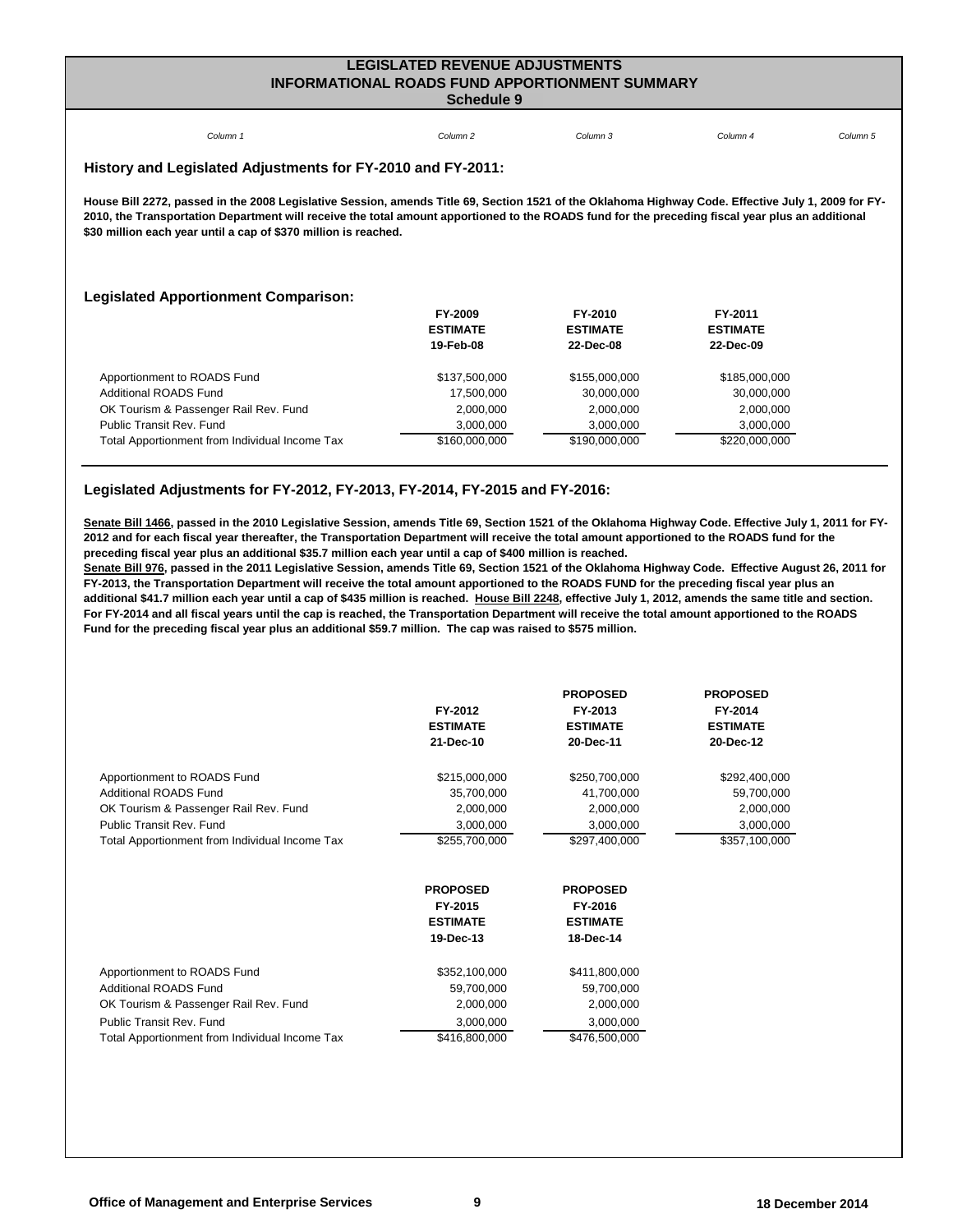## **COMPARISON OF REVENUE ESTIMATES**

### **FY-2016 ESTIMATE (5.25%) vs. PROPOSED FY-2016 ESTIMATE (with 5.00% tax rate change)**

| Column 1                                                       | Column <sub>2</sub> | Column 3        | Column 4           | Column 5       |
|----------------------------------------------------------------|---------------------|-----------------|--------------------|----------------|
|                                                                | <b>PROPOSED</b>     | <b>PROPOSED</b> |                    |                |
|                                                                | FY-2016             | FY-2016         | <b>INCREASE OR</b> | <b>PERCENT</b> |
|                                                                | <b>ESTIMATE</b>     | <b>ESTIMATE</b> | (DECREASE)         | <b>CHANGE</b>  |
|                                                                | 18-Dec-14           | 18-Dec-14       |                    |                |
|                                                                | 5.25%               | 5.00%           |                    |                |
| <b>GENERAL REVENUE</b>                                         |                     |                 |                    |                |
| Alcohol Beverage Tax                                           | \$25,977,000        | \$25,977,000    | \$0                | 0.0%           |
| Mixed Beverage Receipts Tax                                    | 55,138,000          | 55,138,000      | $\mathbf 0$        | 0.0%           |
| Beverage Tax                                                   | 24,673,000          | 24,673,000      | 0                  | 0.0%           |
| Cigarette Tax                                                  | 34,378,709          | 34,378,709      | 0                  | 0.0%           |
| <b>Tobacco Products Tax</b>                                    | 26,661,134          | 26,661,134      | 0                  | 0.0%           |
| Franchise Tax                                                  | 44,086,000          | 44,086,000      | 0                  | 0.0%           |
| Gross Production Tax-Gas                                       | 221,947,000         | 221,947,000     | 0                  | 0.0%           |
| Gross Production Tax-Oil                                       | 113,684,000         | 113,684,000     | 0                  | 0.0%           |
| Income Tax-Individual                                          | 2,251,916,660       | 2,203,049,343   | (48, 867, 317)     | $-2.2%$        |
| Income Tax-Corporate                                           | 238,772,075         | 238,772,075     | $\mathbf 0$        | 0.0%           |
| Estate Tax                                                     | 0                   | 0               | 0                  | 0.0%           |
| Insurance Premium Tax                                          | 90,528,548          | 90,528,548      | $\mathbf 0$        | 0.0%           |
| Motor Vehicle Taxes                                            | 226,655,000         | 226,655,000     | $\mathbf 0$        | 0.0%           |
| Sales Tax                                                      | 2,168,818,317       | 2,168,818,317   | 0                  | 0.0%           |
| Use Tax                                                        | 202,138,044         | 202,138,044     | 0                  | 0.0%           |
| Interest & Investments                                         | 53,000,000          | 53,000,000      | 0                  | 0.0%           |
| Other (Schedule 3)                                             | 224,975,858         | 224,975,858     | 0                  | 0.0%           |
|                                                                |                     |                 |                    |                |
| <b>General Revenue Totals</b>                                  | \$6,003,349,345     | \$5,954,482,028 | (\$48,867,317)     | $-0.8%$        |
| Transfers & Lapses                                             | 1,000,000           | 1,000,000       | 0                  | 0.0%           |
| Revenue Comparison                                             | \$6,004,349,345     | \$5,955,482,028 | (\$48,867,317)     | $-0.8%$        |
| One-Time Receipts                                              | 0                   | 0               | 0                  | 0.0%           |
|                                                                |                     |                 |                    |                |
| <b>Total General Revenue</b>                                   | \$6,004,349,345     | \$5,955,482,028 | (\$48,867,317)     | $-0.8%$        |
| C.L.E.E.T.                                                     | \$3,268,181         | \$3,268,181     | \$0                | 0.0%           |
| <b>COMM of LAND OFFICE</b>                                     | \$11,890,500        | \$11,890,500    | \$0                | 0.0%           |
| <b>MINERAL LEASING</b>                                         | \$4,000,000         | \$4,000,000     | \$0                | $0.0\%$        |
| SPECIAL OCCUPATIONAL                                           |                     |                 |                    |                |
| <b>HEALTH &amp; SAFETY</b>                                     | \$2,169,779         | \$2,169,779     | \$0                | $0.0\%$        |
|                                                                |                     |                 |                    |                |
| <b>PUBLIC BUILDING</b>                                         | \$5,282,048         | \$5,282,048     | \$0                | $0.0\%$        |
| OK EDUCATION LOTTERY TRUST FUND                                | \$57,200,492        | \$57,200,492    | \$0                | $0.0\%$        |
| <b>GRAND TOTAL</b>                                             | \$6,088,160,345     | \$6,039,293,028 | (\$48,867,317)     | $-0.8%$        |
| Loss of Expenditure Authority at 95% from tax trigger mandate: |                     |                 | $(*46,423,951)$    |                |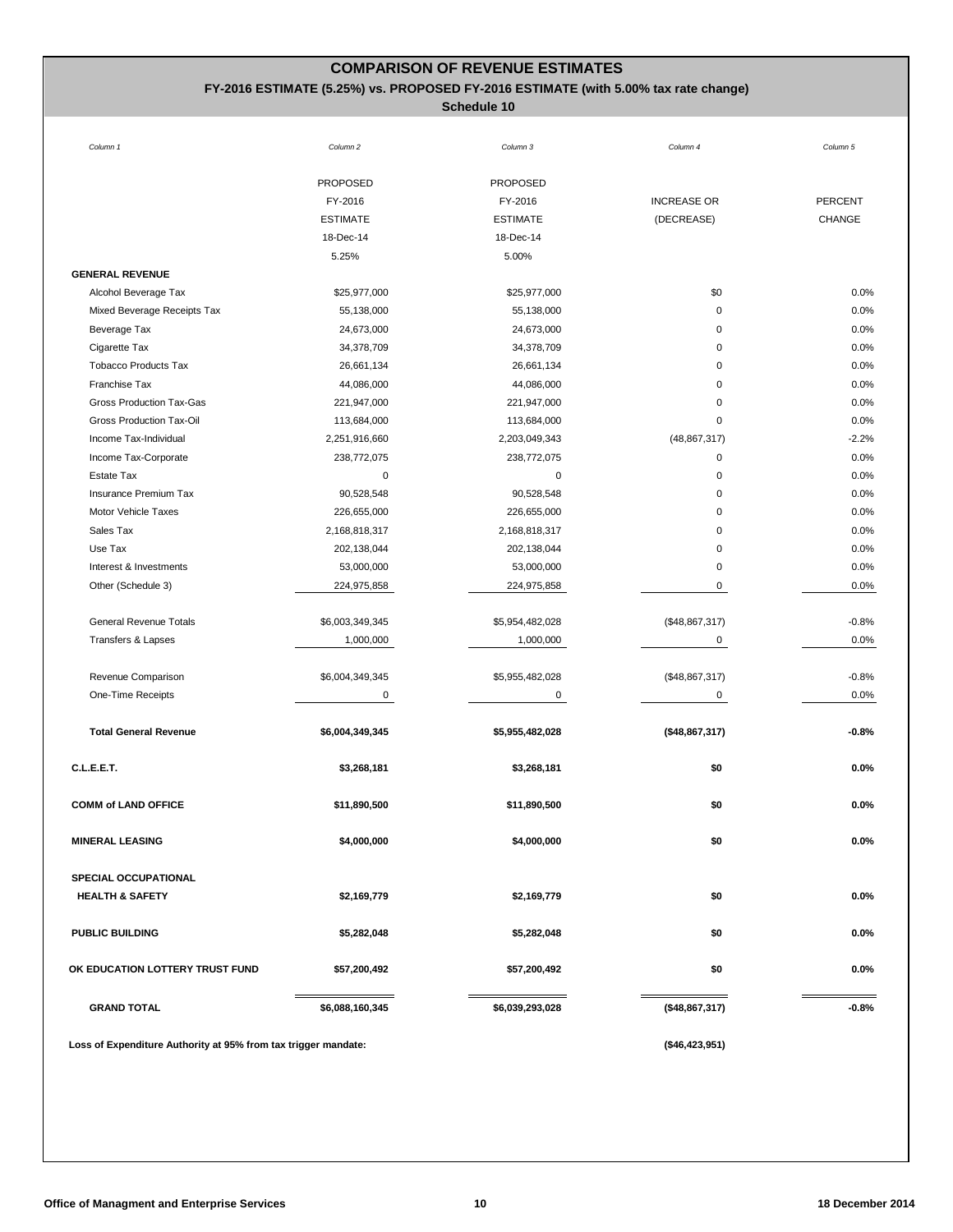## **COMPARISON OF AUTHORIZED EXPENDITURES 2014 SESSION TO PROPOSED EXPENDITURE AUTHORITY 2015 SESSION Appendix A-1**

| Column 1                      | Column <sub>2</sub>                                                               | Column 3                                                                                            | Column 4                         | Column 5                        |
|-------------------------------|-----------------------------------------------------------------------------------|-----------------------------------------------------------------------------------------------------|----------------------------------|---------------------------------|
|                               | <b>AUTHORIZED</b><br><b>EXPENDITURES*</b><br>2014 SESSION<br>26-Jun-14<br>FY-2015 | <b>PROPOSED</b><br><b>EXPENDITURE</b><br><b>AUTHORITY**</b><br>2015 SESSION<br>18-Dec-14<br>FY-2016 | <b>INCREASE OR</b><br>(DECREASE) | <b>PERCENT</b><br><b>CHANGE</b> |
| <b>NON-RESTRICTED FUNDS</b>   |                                                                                   |                                                                                                     |                                  |                                 |
| <b>GENERAL REVENUE FUND</b>   |                                                                                   |                                                                                                     |                                  |                                 |
| Certified                     | \$5,563,804,229                                                                   | \$5,657,707,927                                                                                     | \$93,903,698                     | 1.7%                            |
| <b>Prior Year Certified</b>   | 2,850,000                                                                         | 0                                                                                                   | (2,850,000)                      | $-100.0%$                       |
| Cash                          | 132,541,781                                                                       | $\overline{0}$                                                                                      | (132, 541, 781)                  | $-100.0%$                       |
| <b>TOTAL</b>                  | \$5,699,196,010                                                                   | \$5,657,707,927                                                                                     | (\$41,488,083)                   | $-0.7%$                         |
| C.L.E.E.T. FUND               |                                                                                   |                                                                                                     |                                  |                                 |
| Certified                     | 3,179,538                                                                         | 3,104,772                                                                                           | (\$74,766)                       | $-2.4%$                         |
| Cash                          | 3,545                                                                             | 132,826                                                                                             | 129,281                          | 3646.9%                         |
| <b>TOTAL</b>                  | \$3,183,083                                                                       | \$3,237,598                                                                                         | \$54,515                         | 1.7%                            |
| <b>MINERAL LEASING FUND</b>   |                                                                                   |                                                                                                     |                                  |                                 |
| Certified                     | 3,800,000                                                                         | 3,800,000                                                                                           | \$0                              | 0.0%                            |
| Cash                          | 1,032,258                                                                         | 1,602,510                                                                                           | 570,252                          | 55.2%                           |
| <b>TOTAL</b>                  | \$4,832,258                                                                       | \$5,402,510                                                                                         | \$570,252                        | 11.8%                           |
| <b>OHSA FUND</b>              |                                                                                   |                                                                                                     |                                  |                                 |
| Certified                     | 2,061,290                                                                         | 2,061,290                                                                                           | \$0                              | 0.0%                            |
| Cash                          | 492,809                                                                           | 837,252                                                                                             | 344,443                          | 69.9%                           |
| <b>TOTAL</b>                  | \$2,554,099                                                                       | \$2,898,542                                                                                         | \$344,443                        | 13.5%                           |
| <b>PUBLIC BUILDING FUND</b>   |                                                                                   |                                                                                                     |                                  |                                 |
| Certified                     | 1,991,390                                                                         | 5,017,946                                                                                           | \$3,026,556                      | 152.0%                          |
| Cash                          | 1,940,154                                                                         | 3,827,918                                                                                           | 1,887,764                        | 97.3%                           |
| <b>TOTAL</b>                  | \$3,931,544                                                                       | \$8,845,864                                                                                         | \$4,914,320                      | 125.0%                          |
| <b>SPECIAL CASH FUND</b>      |                                                                                   |                                                                                                     |                                  |                                 |
| Cash                          | 281,518,727                                                                       | 105,031                                                                                             | (\$281,413,696)                  | $-100.0%$                       |
|                               | \$281,518,727                                                                     | \$105,031                                                                                           | (\$281,413,696)                  | $-100.0%$                       |
| <b>BOND FUND - SERIES A</b>   | $\pmb{0}$                                                                         | 0                                                                                                   | \$0                              | 0.0%                            |
| <b>BOND FUND - SERIES B</b>   | $\underline{0}$                                                                   | $\overline{0}$                                                                                      | $\overline{0}$                   | 0.0%                            |
| <b>TOTAL</b>                  | \$0                                                                               | \$0                                                                                                 | \$0                              | 0.0%                            |
| SUBTOTAL NON-RESTRICTED FUNDS | <u>\$5,995,215,721</u>                                                            | \$5,678,197,472                                                                                     | $($ \$317,018,249)               | $-5.3%$                         |